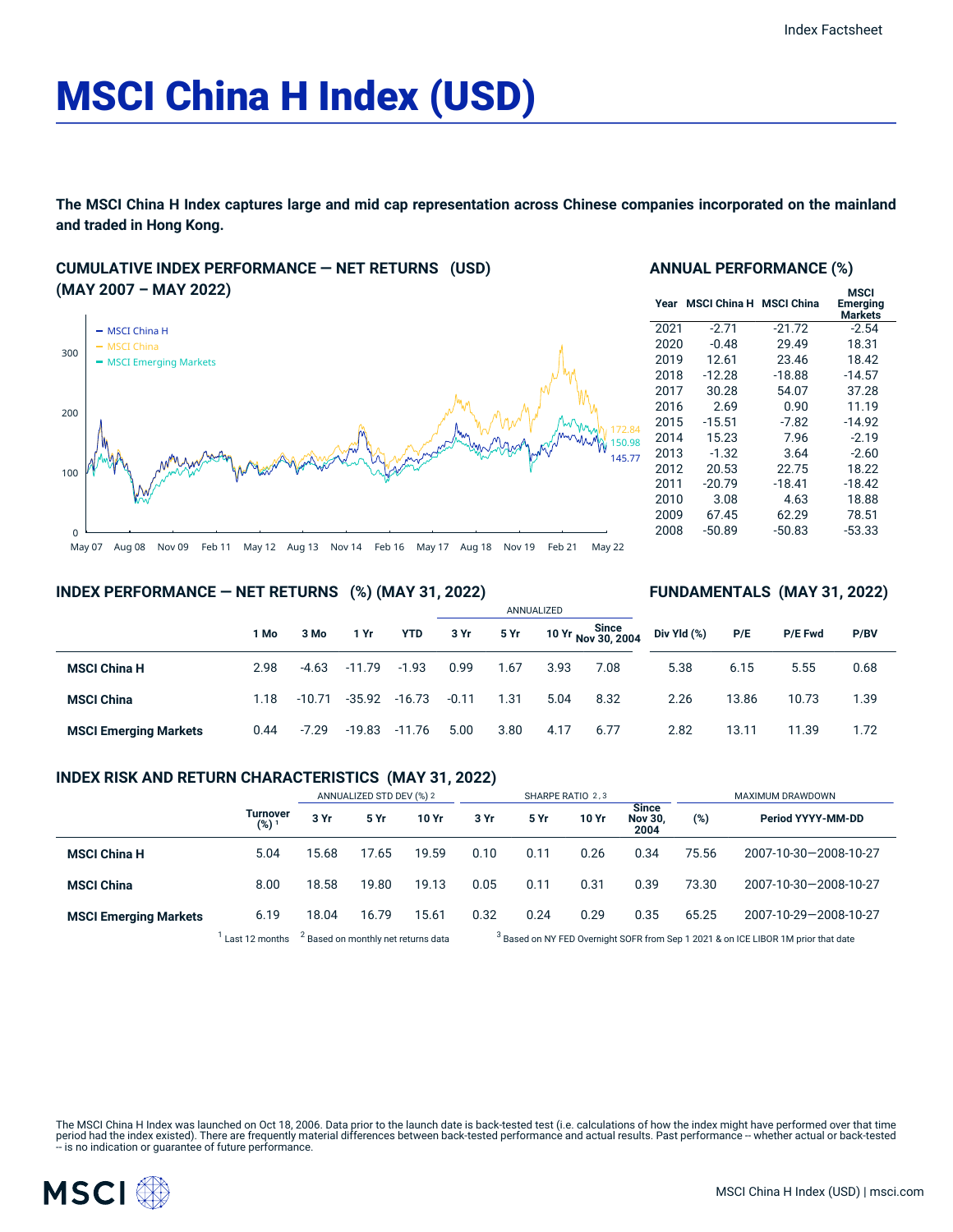## **INDEX CHARACTERISTICS**

|                     | <b>MSCI China H</b>           |  |  |  |  |  |
|---------------------|-------------------------------|--|--|--|--|--|
| Number of           | 81                            |  |  |  |  |  |
| <b>Constituents</b> |                               |  |  |  |  |  |
|                     | <b>Mkt Cap (USD Millions)</b> |  |  |  |  |  |
| Index               | 490.904.08                    |  |  |  |  |  |
| Largest             | 71,583.87                     |  |  |  |  |  |
| <b>Smallest</b>     | 380.55                        |  |  |  |  |  |
| Average             | 6.060.54                      |  |  |  |  |  |
| <b>Median</b>       | 2.344.04                      |  |  |  |  |  |
|                     |                               |  |  |  |  |  |

## **TOP 10 CONSTITUENTS**

| н<br>81  |                         | <b>Float Adj Mkt</b><br>Cap<br>(USD Billions) | Index<br>$Wt.$ $(\%)$ | <b>Sector</b>     |
|----------|-------------------------|-----------------------------------------------|-----------------------|-------------------|
|          | CHINA CONSTRUCTION BK H | 71.58                                         | 14.58                 | <b>Financials</b> |
| illions) | PING AN INSURANCE H     | 40.59                                         | 8.27                  | <b>Financials</b> |
| 04.08    | ICBC H                  | 33.87                                         | 6.90                  | <b>Financials</b> |
| 583.87   | <b>BANK OF CHINA H</b>  | 31.90                                         | 6.50                  | <b>Financials</b> |
| 380.55   | BYD CO H                | 29.39                                         | 5.99                  | Cons Discr        |
| 060.54   | CHINA MERCHANTS BANK H  | 24.87                                         | 5.07                  | <b>Financials</b> |
| 344.04   | CHINA PETRO & CHEM H    | 11.71                                         | 2.39                  | Energy            |
|          | CHINA LIFE INSURANCE H  | 11.42                                         | 2.33                  | <b>Financials</b> |
|          | PETROCHINA CO H         | 11.32                                         | 2.31                  | Energy            |
|          | CHINA SHENHUA ENERGY H  | 11.30                                         | 2.30                  | Energy            |
|          | Total                   | 277.94                                        | 56.62                 |                   |

## **FACTORS - KEY EXPOSURES THAT DRIVE RISK AND RETURN MSCI FACTOR BOX**



## **SECTOR WEIGHTS**



## **MSCI FaCS VALUE**  $\overline{\bullet}$ **Relatively Inexpensive Stocks LOW SIZE Smaller Companies MOMENTUM Rising Stocks QUALITY Sound Balance Sheet Stocks YIELD Cash Flow Paid Out LOW VOLATILITY**  $\Delta N$ **Lower Risk Stocks** MSCI FaCS provides absolute factor exposures relative to a broad global index - MSCI ACWI IMI. Neutral factor exposure (FaCS = 0) represents MSCI ACWI IMI.